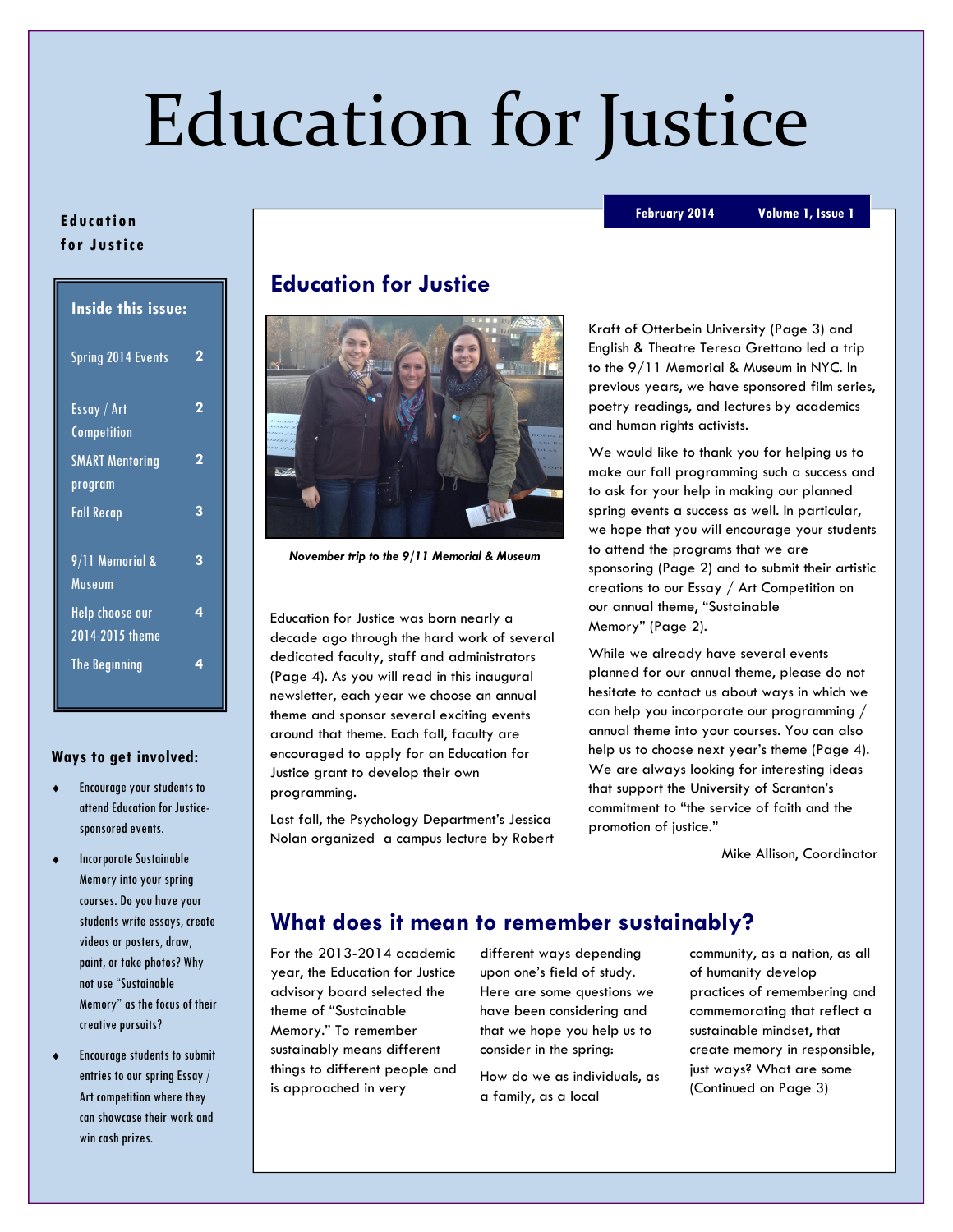### Spring 2014 Events

We are co-sponsoring an exciting spring lineup that includes films, lectures, and an activity for students, staff, and faculty to learn more about poverty.

February 20th Psychology's Timothy Cannon is organizing a screening of Inequality For All. The film will be shown simultaneously in over 100 locations throughout the US. 5:00 P.M. in LSC 133.

March 7th The Center for Service and Social Justice and Pat Vaccaro are

organizing simulation to better understand poverty.

April 6th and 7th Sharon Meagher of Philosophy has invited Irene Klaver, an environmentalist who makes documentaries that help people remember their connection to the earth and its resources in ways that both sustain communities and the environment, for several talks.

April 10th World Languages and Cultures' Jamie Trnka is hosting an invited talk by

Victoria Rizo Lenchyn. "Sustainable Memory in East Germany and Namibia" will be followed by a screening of Namibia - Return to a New Country. 4:30pm in Pearn Auditorium.

April 12th Annie Hounsokou of the Art and Music Program and African Studies is hosting Africa: Art, Memory, Culture Symposium.

May 2nd Essay / Art Competition (See below)

Contact faculty listed or our office for more information.



February 20th Inequality was our 2012 theme



#### Essay / Art Competition

Education for Justice is hosting an essay / art competition for students. The theme is "Sustainable Memory." The artistic medium is open, including but not limited to: posters, photographs, videos, essays, short stories, poems, paintings, or drawings. Entries may be submitted by

groups or individuals. All entries should be accompanied by a 500 word narrative describing how the piece relates to the "Sustainable Memory" theme. Entries will be judged by a panel and cash prizes will be awarded. For a more detailed description of the theme or to

request a copy of the art competition entry form, please contact us at justiceeducation@scranton.edu.

Entries are due by April 25th. Winners will be announced during a May 2nd public exhibition.

#### SMART Mentoring Program

Education for Justice is proud is contribute for the third consecutive year to the SMART Mentoring program sponsored by the Center for Service and Social Justice, Counseling and Human Services Department, and Community Relations Office. The program brings together University of Scranton students with Scranton High School students who had been identified as "at-risk" youth.

University of Scranton students will once again serve as mentors to the high school students during 8 interactive sessions that cover the following topics: education, healthy relationships, support networks, career resources, social media, communication, self expression, personal wellness, developmental transitions and financial management.

"You all have given me the best experience of my life…But most of all you care…You guys have made my confidence sky rocket. And I'll always be thankful for being blessed with the most three awesome caring mentors in this universe…"

—-Scranton high school student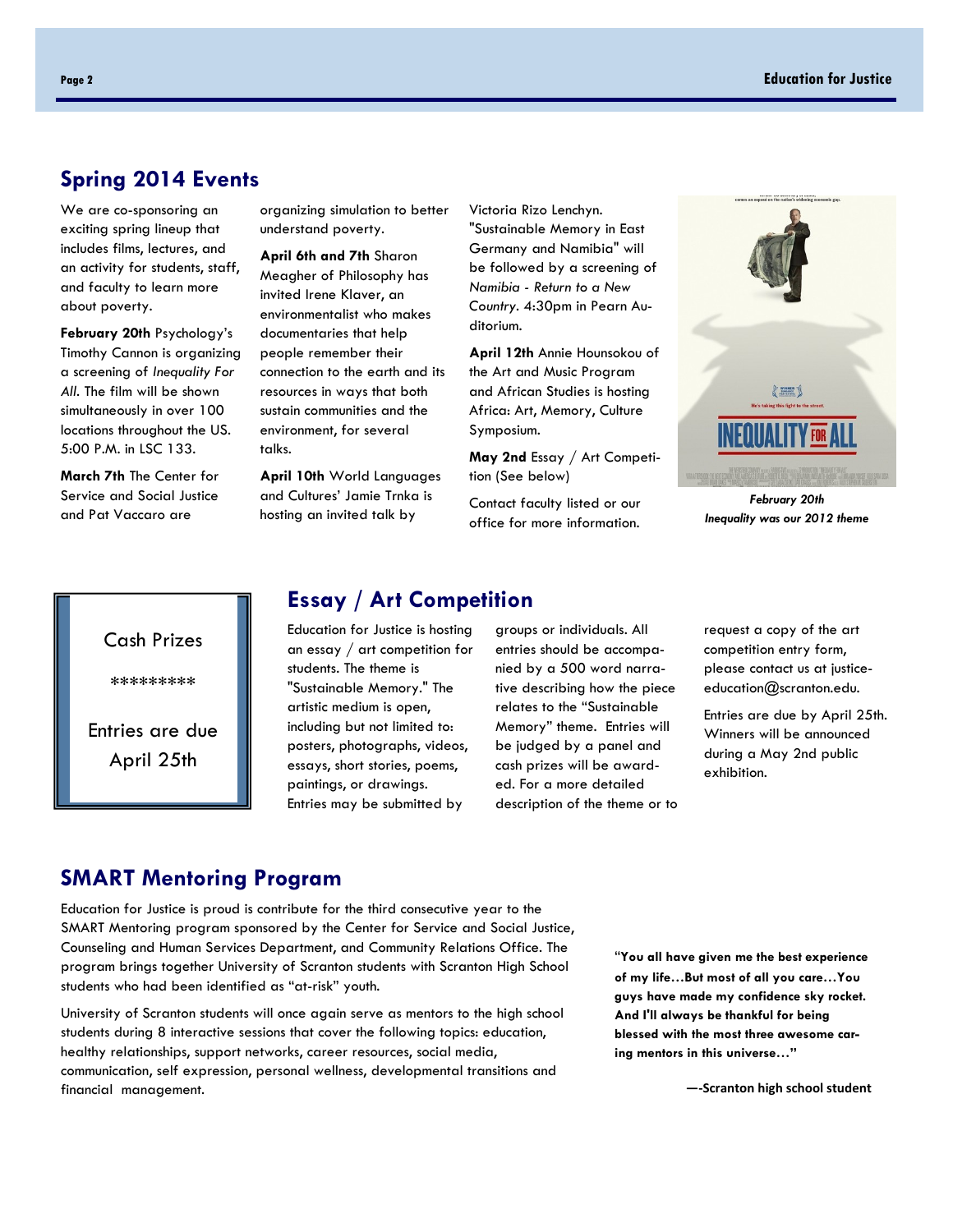"I really loved the lecture and it was by far my favorite event that I attended. It made me think about the way I sustain my own memory; what I remember as tragic and important. I learned from this lecture that I am one to suppress memories because of many events that happened while I was growing up. I realized how much doing this, even unconsciously, affects my ability to reflect on human life and just being a person; being me." —Student attendee at

Robert Kraft lecture

## Fall Recap

We had an exciting fall semester. In September, Education for Justice and the Office of Multicultural Affairs co-hosted a screening of Gerardi, a film about Guatemalan Bishop Juan Gerardi who was murdered in 1996 shortly after delivering the Catholic Church's report on human rights atrocities committed during that country's civil war. Political Science's Mike Allison, who had just returned from a Fulbright to Guatemala, facilitated a discussion of the film.

History's David Dzurec presented his research on memory (or the lack thereof) of the shooting of American prisoners of war by British soldiers at the end of the war in 1812. Colleen Gorman, an Occupational Therapy major from Stewart Manor, New York, learned from the lecture that, "Remembering matters because of humanity. It is in remembering that we can connect to our humanity and what it means to be a person, where we can see the best of who and what we are as human beings."

The highlight of the semester, however, was an invited talk by Robert Kraft who is professor of cognitive psychology at Otterbein University. During his visit Dr. Kraft met with students and faculty from the Psychology Department. He spoke about his research into memory and opportunities for graduates in the field. In the evening, Dr. Kraft gave a fascinating talk on Holocaust Memory and the Test of Time: Sustainable Remembering of a Relentless Past to a packed house in the Pearn Auditorium. His presentation outlined how atrocity is remembered, how it

## 9/11 Memorial & Museum Trip

Forty students traveled to the 9/11 Tribute Center and the National September 11 Memorial & Museum in November, the second such trip funded by Education for Justice. Teresa Grettano organized the trip to go along with her FYS "Making Meaning of 9/11."

Grettano believes it is important for students not only to know in greater depth the details of the aftermath of 9/11, but also for students to examine how and why they only know a summary view of an event this important and one they lived through.

Students also took the opportunity to explore other 9/11 memorials in the area, such as the FDNY Memorial Wall at the Ten House and St. Paul's Chapel that acted as a comfort station for first responders during the recovery efforts.

"Walking through the Memorial and the Tribute Center is like reliving history." - Communication major Jessica Wenke from

Tuckahoe, NY



Robert Kraft Holocaust lecture

### To remember sustainably? (cont'd from page 1)

historical examples of remembering past events in sustainable ways? What are examples of unsustainable memory creation? How can past memories be reshaped to reflect a more sustainable mindset? How can we remember current events in more sustainable ways?

What gets commemorated and how? What should we commemorate or mark into memory and what should we forget? What should we never forget? In what ways do these processes function? How can we develop processes to make these determinations in more sustainable ways?

Recent examples where sustainable memory has been front and center: South Africa's Truth and Reconciliation Trials, memory and transgenerational trauma, The Holocaust, September 11th, and the trial of Efrain Rios Montt on genocide charges in Guatemala.